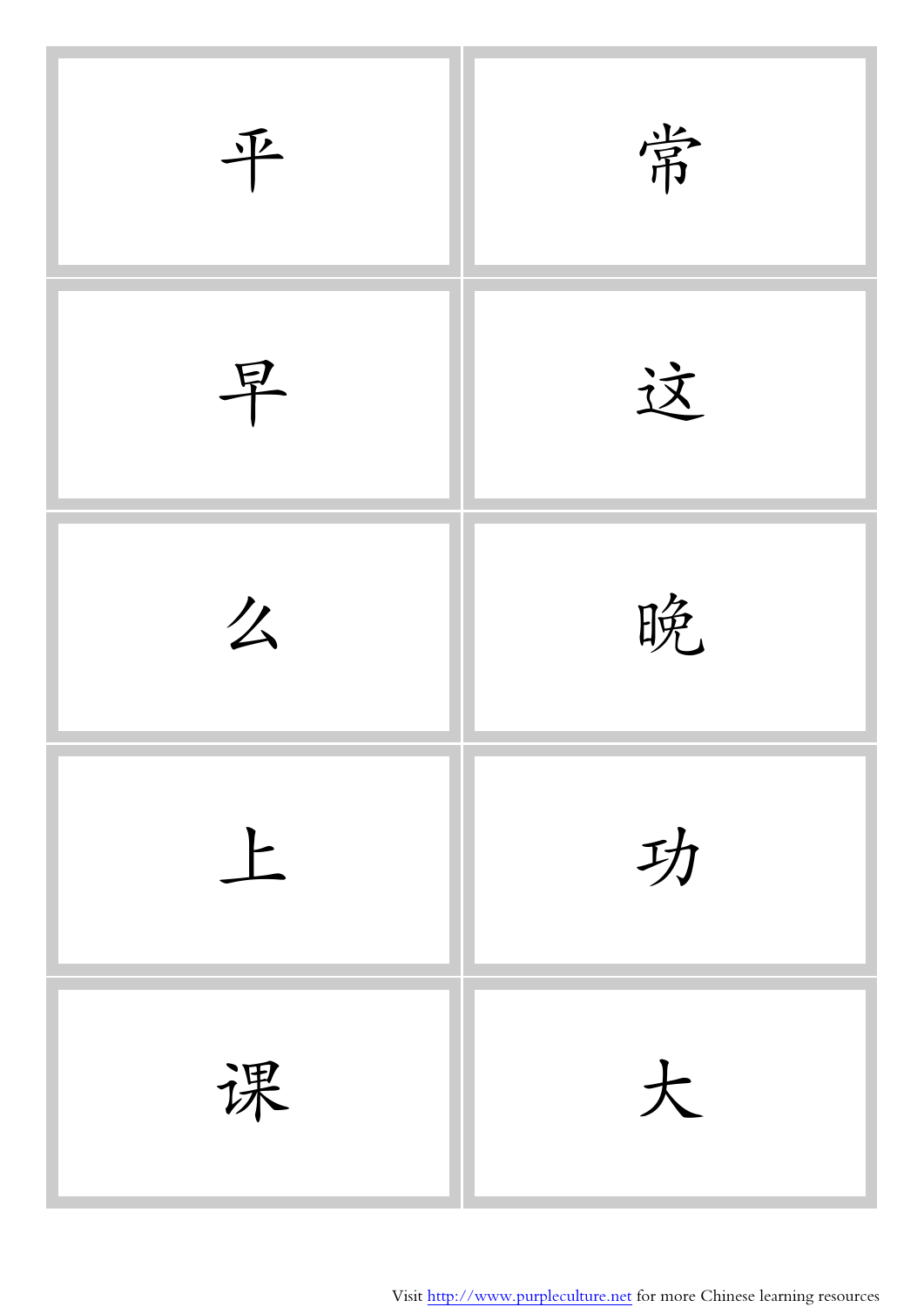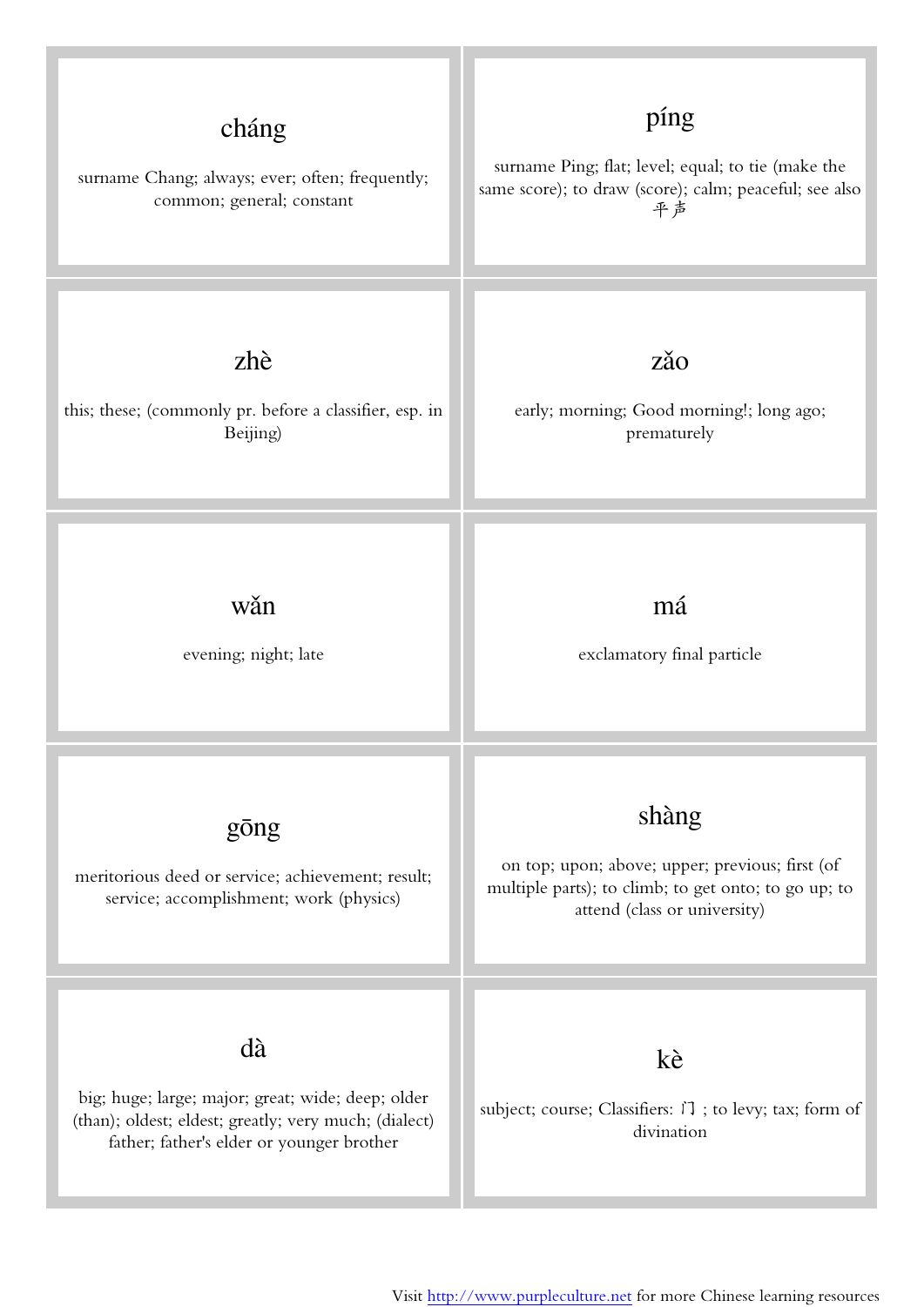

Visit http://www.purpleculture.net for more Chinese learning resources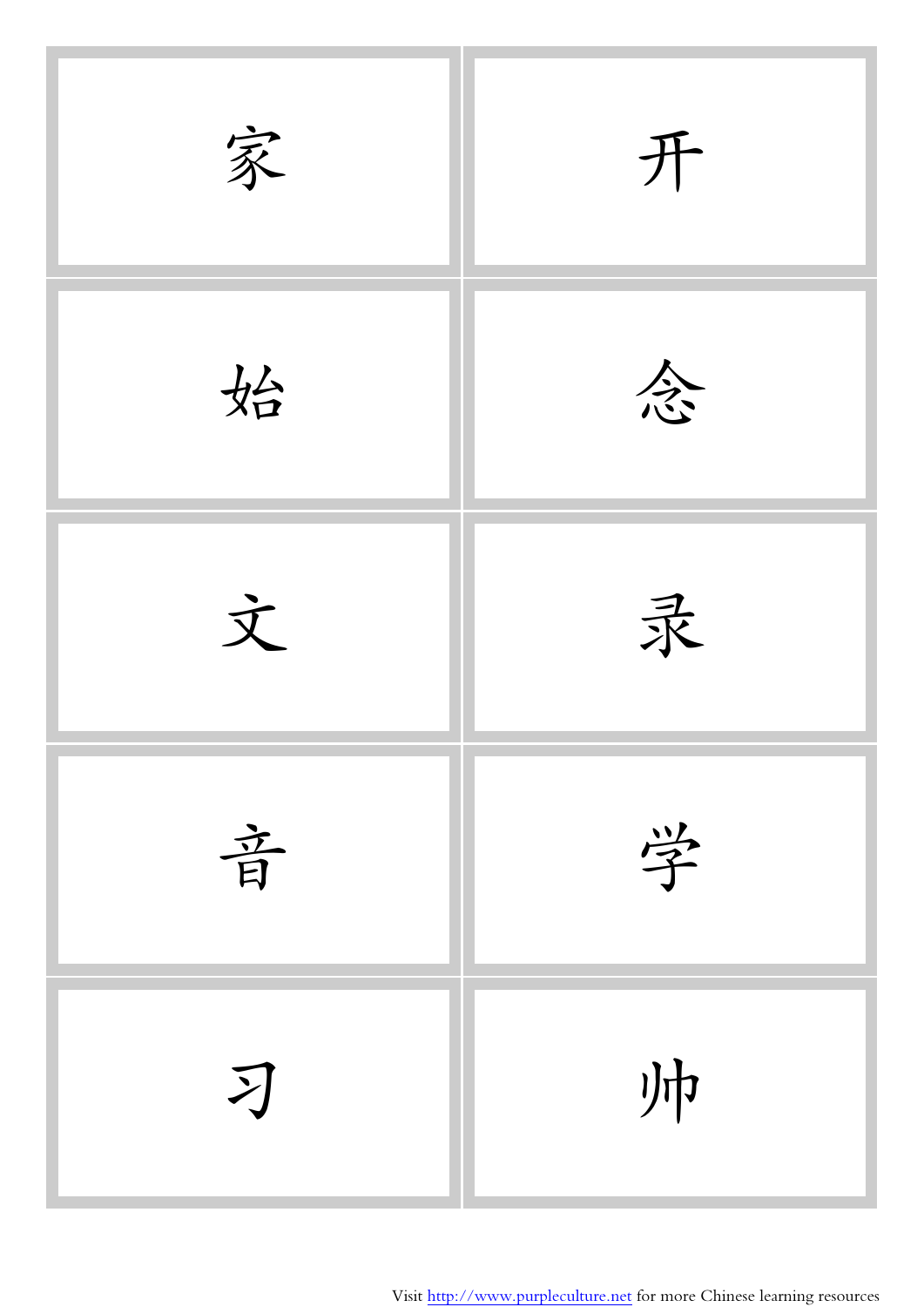| kāi<br>to open; to start; to turn on; to boil; to write out (a<br>prescription, check, invoice etc); to operate<br>(vehicle); abbr. for 开尔文 degrees Kelvin                                                           | jiā<br>see 家伙; surname Jia; home; family; (polite) my<br>(sister, uncle etc); classifier for families or businesses;<br>refers to the philosophical schools of pre-Han<br>China; noun suffix for a specialist in some activity,<br>such as a musician or revolutionary, corresponding<br>to English -ist, -er, -ary or -ian; Classifiers: 个 |
|----------------------------------------------------------------------------------------------------------------------------------------------------------------------------------------------------------------------|---------------------------------------------------------------------------------------------------------------------------------------------------------------------------------------------------------------------------------------------------------------------------------------------------------------------------------------------|
| niàn<br>variant of 念, to read aloud; to read; to study (a<br>subject); to attend (a school); to read aloud; to miss<br>(sb); idea; remembrance; twenty (banker's anti-<br>fraud numeral corresponding to $\pm$ , 20) | shĭ<br>to begin; to start; then; only then                                                                                                                                                                                                                                                                                                  |
| lù<br>surname Lu; diary; record; to hit; to copy                                                                                                                                                                     | wén<br>surname Wen; language; culture; writing; formal;<br>literary; gentle; (old) classifier for coins; Kangxi<br>radical 118                                                                                                                                                                                                              |
| xué<br>to learn; to study; to imitate; science; -ology                                                                                                                                                               | yīn<br>sound; noise; note (of musical scale); tone; news;<br>syllable; reading (phonetic value of a character)                                                                                                                                                                                                                              |
| shuài<br>surname Shuai; handsome; graceful; smart;<br>commander in chief                                                                                                                                             | XÍ<br>surname Xi; to practice; to study; habit                                                                                                                                                                                                                                                                                              |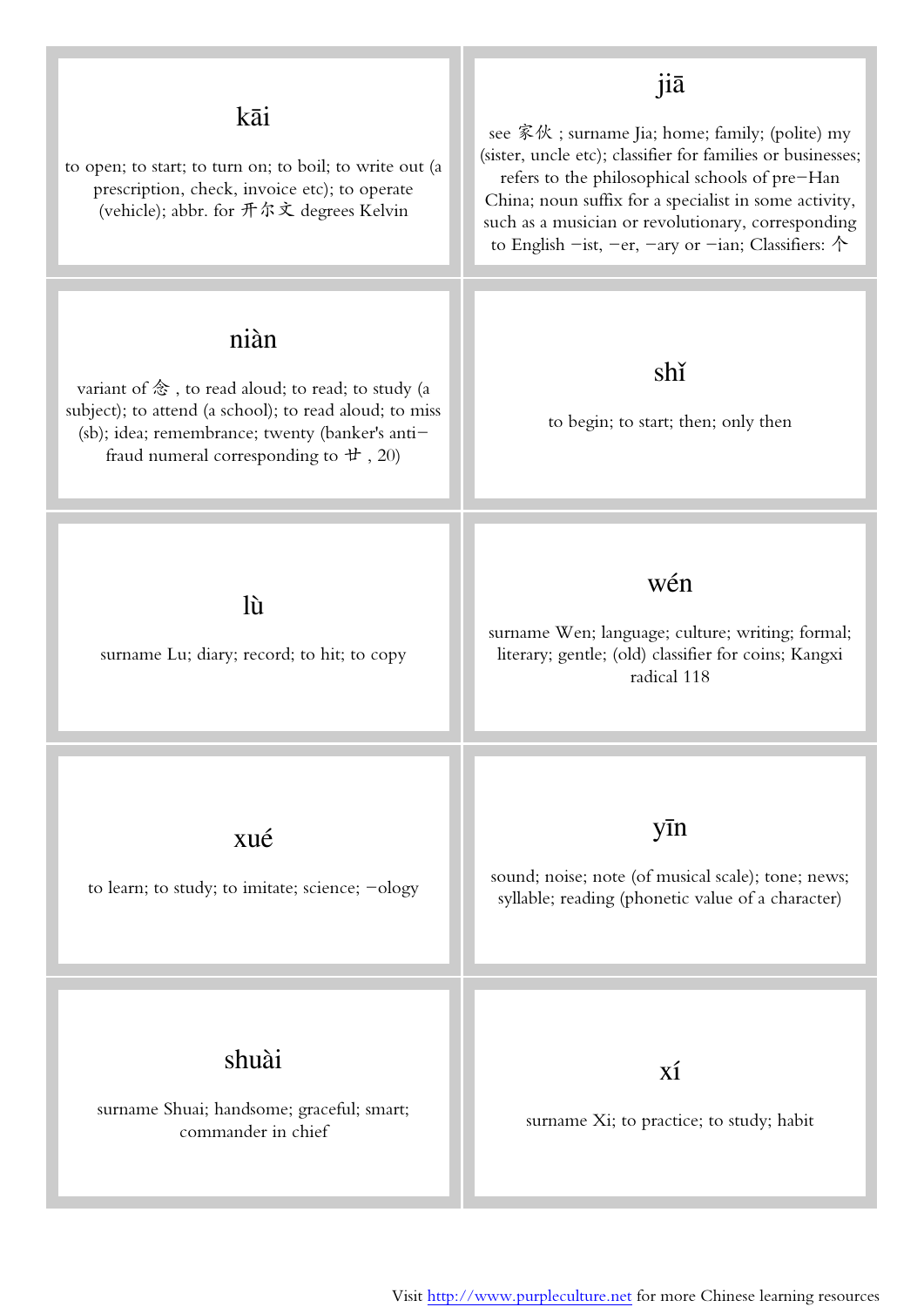| 酷 |  |
|---|--|
|   |  |
|   |  |
|   |  |
|   |  |